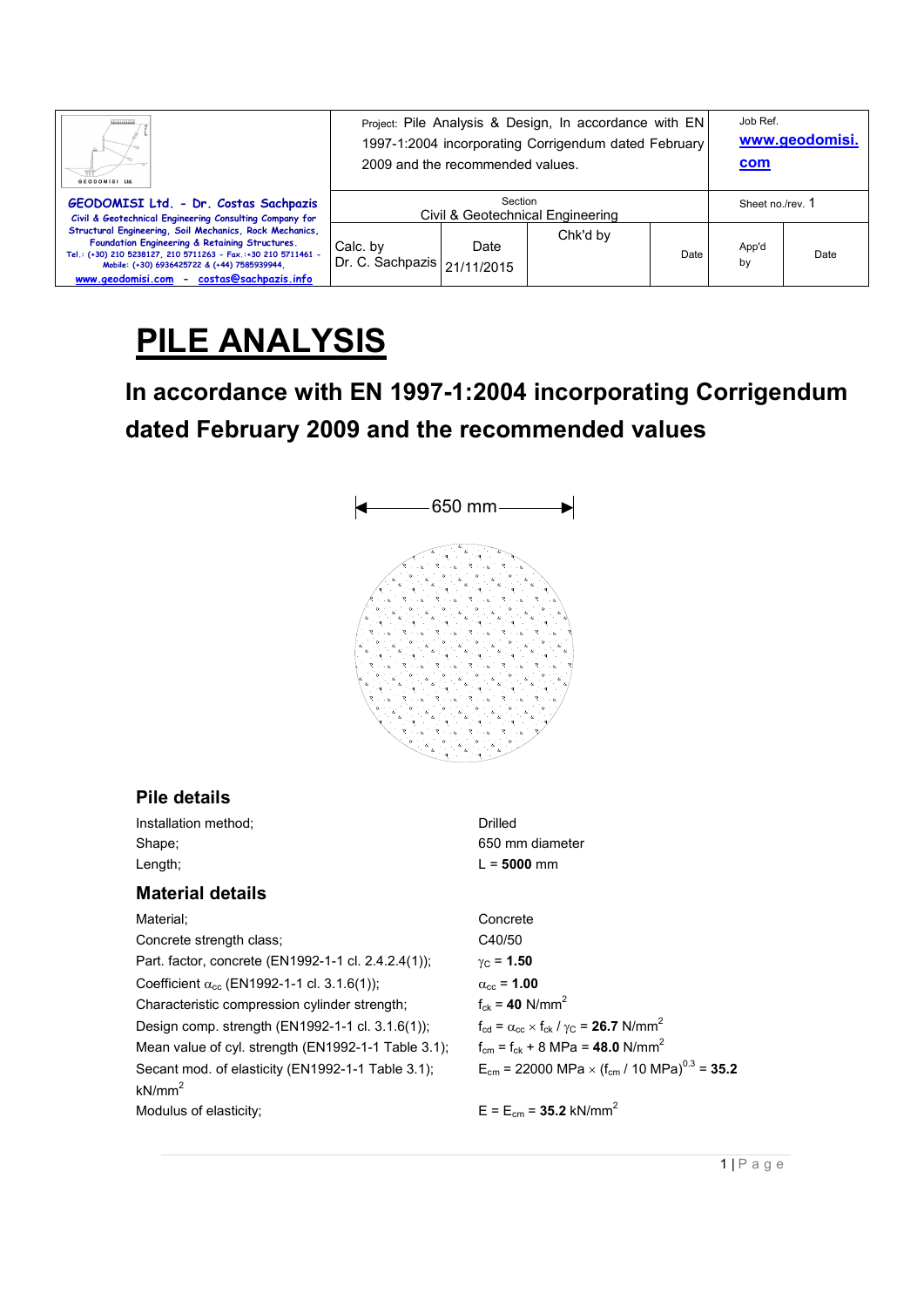| Ш.<br>GEODOMISI Ltd.                                                                                                                                                                                                                                                    | Project: Pile Analysis & Design, In accordance with EN<br>1997-1:2004 incorporating Corrigendum dated February<br>2009 and the recommended values. |      |          |      | Job Ref.<br>com  | www.geodomisi. |
|-------------------------------------------------------------------------------------------------------------------------------------------------------------------------------------------------------------------------------------------------------------------------|----------------------------------------------------------------------------------------------------------------------------------------------------|------|----------|------|------------------|----------------|
| GEODOMISI Ltd. - Dr. Costas Sachpazis<br>Civil & Geotechnical Engineering Consulting Company for                                                                                                                                                                        | Section<br>Civil & Geotechnical Engineering                                                                                                        |      |          |      | Sheet no./rev. 1 |                |
| Structural Engineering, Soil Mechanics, Rock Mechanics,<br>Foundation Engineering & Retaining Structures.<br>Tel.: (+30) 210 5238127, 210 5711263 - Fax.:+30 210 5711461 -<br>Mobile: (+30) 6936425722 & (+44) 7585939944.<br>www.geodomisi.com - costas@sachpazis.info | Calc. by<br>Dr. C. Sachpazis   21/11/2015                                                                                                          | Date | Chk'd by | Date | App'd<br>by      | Date           |

# **Geometric properties**





#### **Stratum details**

| Stratum | Geomaterial  | Thickness, t <sub>stratai</sub> | Characteristic value,    | Characteristic value. |
|---------|--------------|---------------------------------|--------------------------|-----------------------|
|         |              | (mm)                            | base, $q_{bki}$          | shaft, $q_{ski}$      |
|         |              |                                 | (kN/m <sup>2</sup> )     | (kN/m <sup>2</sup> )  |
|         | Cohesionless | 3500                            | $\overline{\phantom{0}}$ | 28                    |
|         | Cohesive     | 5000                            | 346                      | 20.8                  |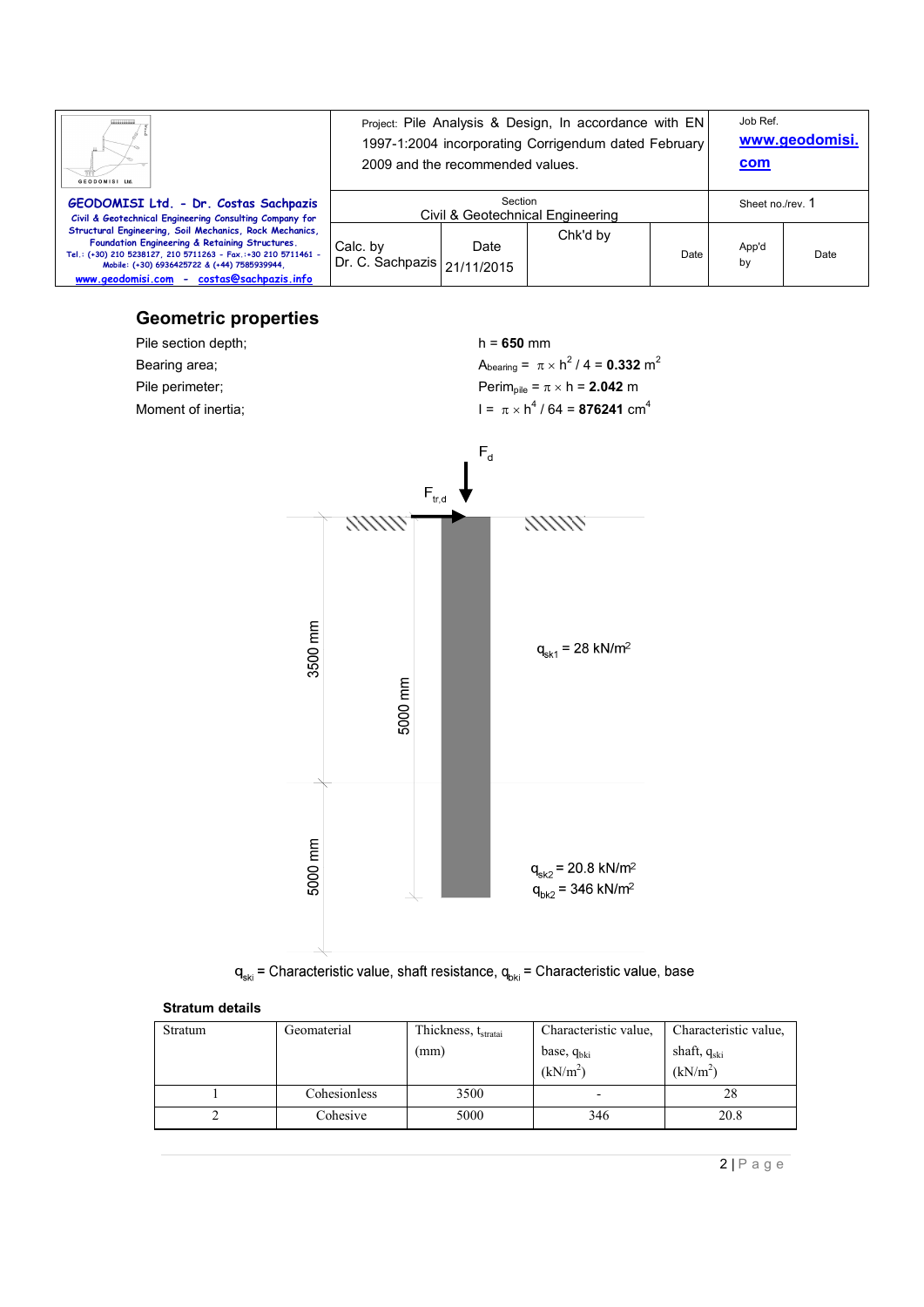| Ш.<br>GEODOMISI Ltd.                                                                                                                                                                                                                                                    | Project: Pile Analysis & Design, In accordance with EN<br>1997-1:2004 incorporating Corrigendum dated February<br>2009 and the recommended values. |      |          |      | Job Ref.<br><u>com</u> | www.geodomisi. |
|-------------------------------------------------------------------------------------------------------------------------------------------------------------------------------------------------------------------------------------------------------------------------|----------------------------------------------------------------------------------------------------------------------------------------------------|------|----------|------|------------------------|----------------|
| GEODOMISI Ltd. - Dr. Costas Sachpazis<br>Civil & Geotechnical Engineering Consulting Company for                                                                                                                                                                        | Section<br>Civil & Geotechnical Engineering                                                                                                        |      |          |      | Sheet no./rev. 1       |                |
| Structural Engineering, Soil Mechanics, Rock Mechanics,<br>Foundation Engineering & Retaining Structures.<br>Tel.: (+30) 210 5238127, 210 5711263 - Fax.:+30 210 5711461 -<br>Mobile: (+30) 6936425722 & (+44) 7585939944,<br>www.geodomisi.com - costas@sachpazis.info | Calc. by<br>Dr. C. Sachpazis   21/11/2015                                                                                                          | Date | Chk'd by | Date | App'd<br>by            | Date           |

#### **Action details**

| Characteristic perm. unfav. action, compression;    | $G_{c.k, \text{unfav}} = 35 \text{ kN}$ |
|-----------------------------------------------------|-----------------------------------------|
| Characteristic perm. fav. action, compression;      | $G_{c,k,fav} = 0 kN$                    |
| Characteristic variable unfav. action, compression; | $Q_{c,k} = 15 kN$                       |
| Characteristic perm. unfav. action, tension;        | $G_{t.k.\text{unfav}} = 0 \text{ kN}$   |
| Characteristic perm. fav. action, tension;          | $G_{t.k.fav} = 0$ kN                    |
| Characteristic variable unfav. action, tension;     | $Q_{t,k} = 0$ kN                        |
| Characteristic unfavourable perm. lateral action;   | $G_{tr,k,unfav} = 15$ kN                |
| Characteristic favourable permanent lateral action; | $G_{tr.k,fav} = 0$ kN                   |
| Characteristic variable lateral action;             | $Q_{tr,k} = 42$ kN                      |
|                                                     |                                         |

#### **Geotechnical partial and model factors:**

| Design approach 2:                      |                                     |
|-----------------------------------------|-------------------------------------|
| Model factor on axial resistance;       | $\gamma_{\text{model}} = 1.40$      |
| Permanent unfavourable, A1 (Table A.3); | $\gamma$ G,unfav,A1 = 1.35          |
| Permanent favourable, A1 (2);           | $\gamma_{G, \text{fav}, A1} = 1.00$ |
| Variable unfavourable, A1 (Table A.3);  | $\gamma_{\text{O.A1}} = 1.50$       |
|                                         |                                     |

# **Characteristic axial resistance**

| Characteristic axial base resistance:             | $R_{bk}$ = $A_{bearing}$ $\times$ $q_{bk}$ = 114.8 kN                                  |
|---------------------------------------------------|----------------------------------------------------------------------------------------|
| Characteristic axial shaft resistance per stratum |                                                                                        |
| Stratum 1;                                        | $R_{sk1}$ = $q_{sk1}$ × Perim <sub>pile</sub> × t <sub>strata1</sub> = <b>200.1</b> kN |
| Stratum 2:                                        | $R_{sk2}$ = $q_{sk2}$ × Perim <sub>pile</sub> × (L - D <sub>strata2</sub> ) = 63.7 kN  |
| Characteristic total axial shaft resistance:      | $R_{sk}$ = $R_{sk1}$ + $R_{sk2}$ = 263.8 kN                                            |

#### **Axial compressive resistance**

Load combination 1: A1 + M1 + R2 Design compression action;  $F_{c,d,C1} = \gamma_{G,unfav,A1} \times G_{c,k,unfav} - \gamma_{G,far,A1} \times G_{c,k,far} + \gamma_{Q,A1}$  $\times$  Q<sub>c,k</sub> = **69.8** kN Partial resistance factor, bearing (Table A.7);  $γ<sub>b.R2</sub> = 1.10$ Partial resistance factor, shaft (Table A.7);  $\gamma_{s,R2} = 1.10$ 

Design compressive resistance;  $R_{c,d,C1} = (R_{bk} / \gamma_{b,R2} + R_{sk} / \gamma_{s,R2}) / \gamma_{model} = 245.9 kN$  $F_{c,d,C1}$  /  $R_{c,d,C1}$  = **0.284** 

#### *PASS - Design compressive resistance exceeds design load*

### **Lateral analysis properties**

| Pile head fixity;               | Free    |
|---------------------------------|---------|
| Eccentricity of applied action; | eactual |
| Lateral action duration:        | Long    |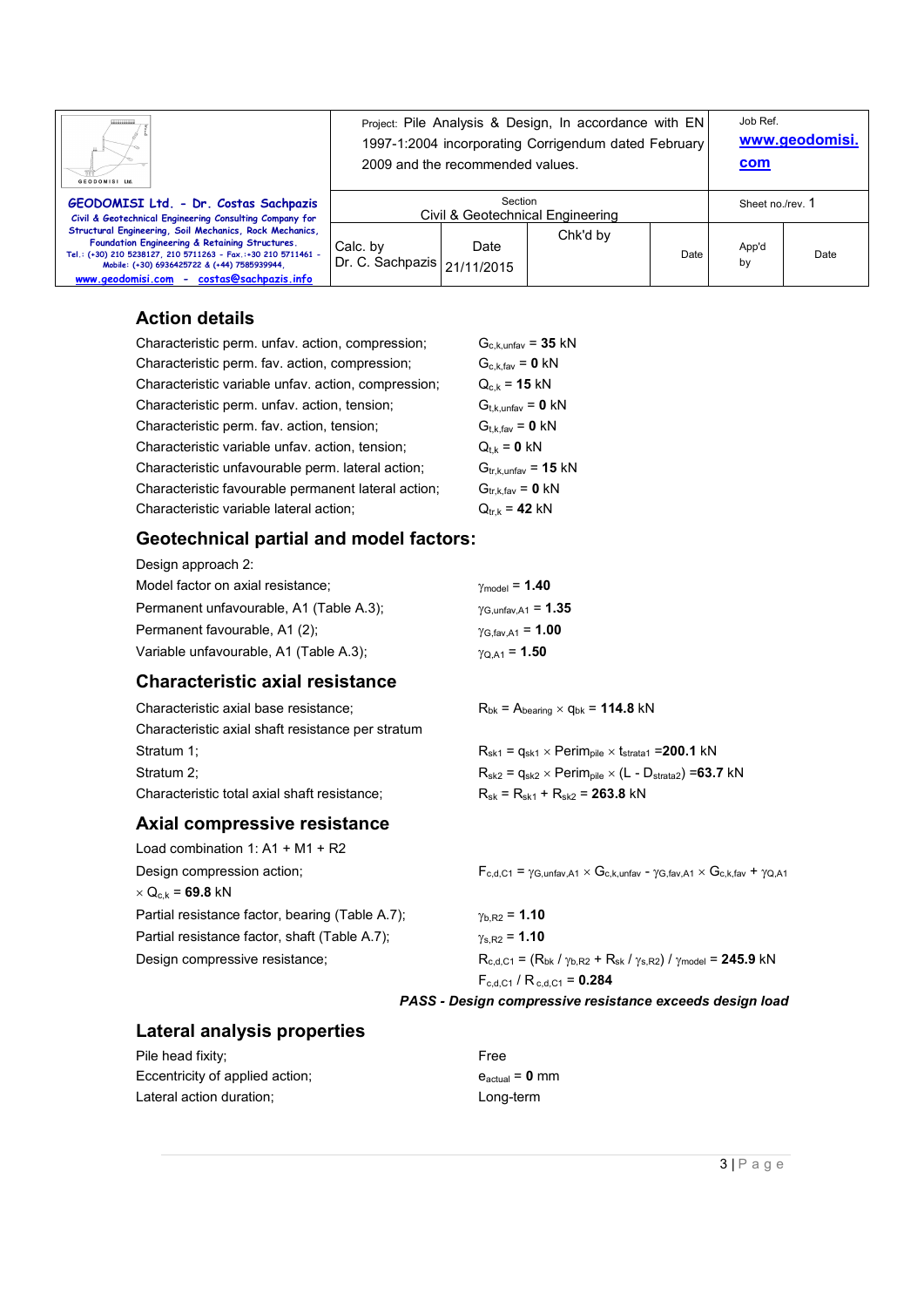| GEODOMISI Ltd.                                                                                                                                                                                                                                                          | Project: Pile Analysis & Design, In accordance with EN<br>1997-1:2004 incorporating Corrigendum dated February<br>2009 and the recommended values. |      |          |      | Job Ref.<br>com  | www.geodomisi. |
|-------------------------------------------------------------------------------------------------------------------------------------------------------------------------------------------------------------------------------------------------------------------------|----------------------------------------------------------------------------------------------------------------------------------------------------|------|----------|------|------------------|----------------|
| GEODOMISI Ltd. - Dr. Costas Sachpazis<br>Civil & Geotechnical Engineering Consulting Company for                                                                                                                                                                        | Section<br>Civil & Geotechnical Engineering                                                                                                        |      |          |      | Sheet no./rev. 1 |                |
| Structural Engineering, Soil Mechanics, Rock Mechanics,<br>Foundation Engineering & Retaining Structures.<br>Tel.: (+30) 210 5238127, 210 5711263 - Fax.:+30 210 5711461 -<br>Mobile: (+30) 6936425722 & (+44) 7585939944,<br>www.geodomisi.com - costas@sachpazis.info | Calc. by<br>Dr. C. Sachpazis   21/11/2015                                                                                                          | Date | Chk'd by | Date | App'd<br>by      | Date           |

# **Lateral stratum details**

Overburden pressure, pozzi  $p_0$ 

$$
b_{\text{ozSi}} = \sum_{i=1}^{n} \gamma'_{i} \times t_{\text{stratai}}
$$

|                | $i=1$                                                                |                                                                    |                                                                               |                                                                                       |  |  |  |
|----------------|----------------------------------------------------------------------|--------------------------------------------------------------------|-------------------------------------------------------------------------------|---------------------------------------------------------------------------------------|--|--|--|
| <b>Stratum</b> | <b>Characteristic</b><br>cohesion,<br>$c_{i,k}$ (kN/m <sup>2</sup> ) | <b>Characteristic</b><br>friction angle,<br>$\phi_{i,k}$ (degrees) | Characteristic unit<br>weight of soil,<br>$\gamma_{i,k}$ (kN/m <sup>3</sup> ) | <b>Characteristic</b><br>overburden<br>pressure, $p_{ozSi,k}$<br>(kN/m <sup>2</sup> ) |  |  |  |
|                |                                                                      |                                                                    | 18                                                                            | 63                                                                                    |  |  |  |
|                |                                                                      |                                                                    | 21.4                                                                          | 170                                                                                   |  |  |  |

#### **Load combination 1: A1 + M1 + R2**

Partial factors:

| Angle of shearing resistance (Table A.4); | $\gamma_{\phi, \rm M1} = 1.00$ |
|-------------------------------------------|--------------------------------|
| Effective cohesion (Table A.4);           | $\gamma_{\rm CIM1} = 1.00$     |
| Undrained shear strength (Table A.4);     | $\gamma_{\rm cu, M1} = 1.00$   |
| Weight density (Table A.4);               | $\gamma_{\gamma, M1} = 1.00$   |
| Lateral resistance factor:                | $\gamma_{\text{tr.R2}} = 1.10$ |
|                                           |                                |

| <b>Stratum</b> | Design cohesion,<br>$c_{i,d}$ (kN/m <sup>2</sup> ) | <b>Design friction</b><br>angle,<br>$\phi_{i,d}$ (degrees) | Design unit weight<br>of soil,<br>$\gamma_{i,d}$ (kN/m <sup>3</sup> ) | Design overburden<br>pressure, $p_{ozSi,d}$<br>(kN/m <sup>2</sup> ) |
|----------------|----------------------------------------------------|------------------------------------------------------------|-----------------------------------------------------------------------|---------------------------------------------------------------------|
|                | v                                                  | 22                                                         | 18                                                                    | 63                                                                  |
|                |                                                    |                                                            | 21.4                                                                  | 170                                                                 |

Resisting soil is divided into 10 segments to determine lateral resistance

| From iteration, assume depth of point of rotation;    | $X = 3053$ mm                                                                              |
|-------------------------------------------------------|--------------------------------------------------------------------------------------------|
| Distance from lateral action to ground;               | $e = e_{actual} = 0$ mm                                                                    |
| Segment 1 properties:                                 |                                                                                            |
| Depth to base of segment from ground;                 | $z_{\text{Kq1}} = 1 \times L / 10 = 500$ mm                                                |
| Depth to base of segment from top of stratum;         | $z_{Kc1} = z_{Kq1} - D_{strata1} = 500$ mm                                                 |
| Depth to pile width ratio for $K_{0}$ ;               | $z_{\text{Kg1}}$ / h = 0.8                                                                 |
| Depth to pile width ratio for $K_c$ ;                 | $z_{Kc1}$ / h = 0.8                                                                        |
| Effective overburden pressure;                        | $p_{oz1} = p_{ozS0,d} + (z_{Kq1} - D_{strata1}) \times \gamma_{1,d} = 9$ kN/m <sup>2</sup> |
| Brinch Hansen coefficient, $K_q$ (Tomlison Fig 7.37); | $K_{\alpha 1} = 3.15$                                                                      |
| Brinch Hansen coefficient, $K_c$ (Tomlison Fig 7.37); | $K_{c1} = 10.05$                                                                           |
| Unit passive resist. at base (Tomlinson Eqn 7.49);    | $p_{z1} = p_{oz1} \times K_{q1} + c'_{1,d} \times K_{c1} = 28.358$ kN/m <sup>2</sup>       |
| Unit passive resistance at mid-height;                | $p_{z1,m} = (p_{z1} + p_{z0}) / 2 = 14.179$ kN/m <sup>2</sup>                              |
| Segment lateral point load;                           | $P_{\text{LatS1}} = L / 10 \times p_{z1,m} \times h = 4.6$ kN                              |
| Segment moment about applied load;                    | $M_{\text{trS1}} = P_{\text{Lats1}} \times (e + (1 - 0.5) \times L / 10) = 1.2$ kNm        |
| Segment moment about X;                               | $M_{XS1}$ = P <sub>LatS1</sub> × (X - (1 - 0.5)× L / 10) = <b>12.9</b> kNm                 |
|                                                       |                                                                                            |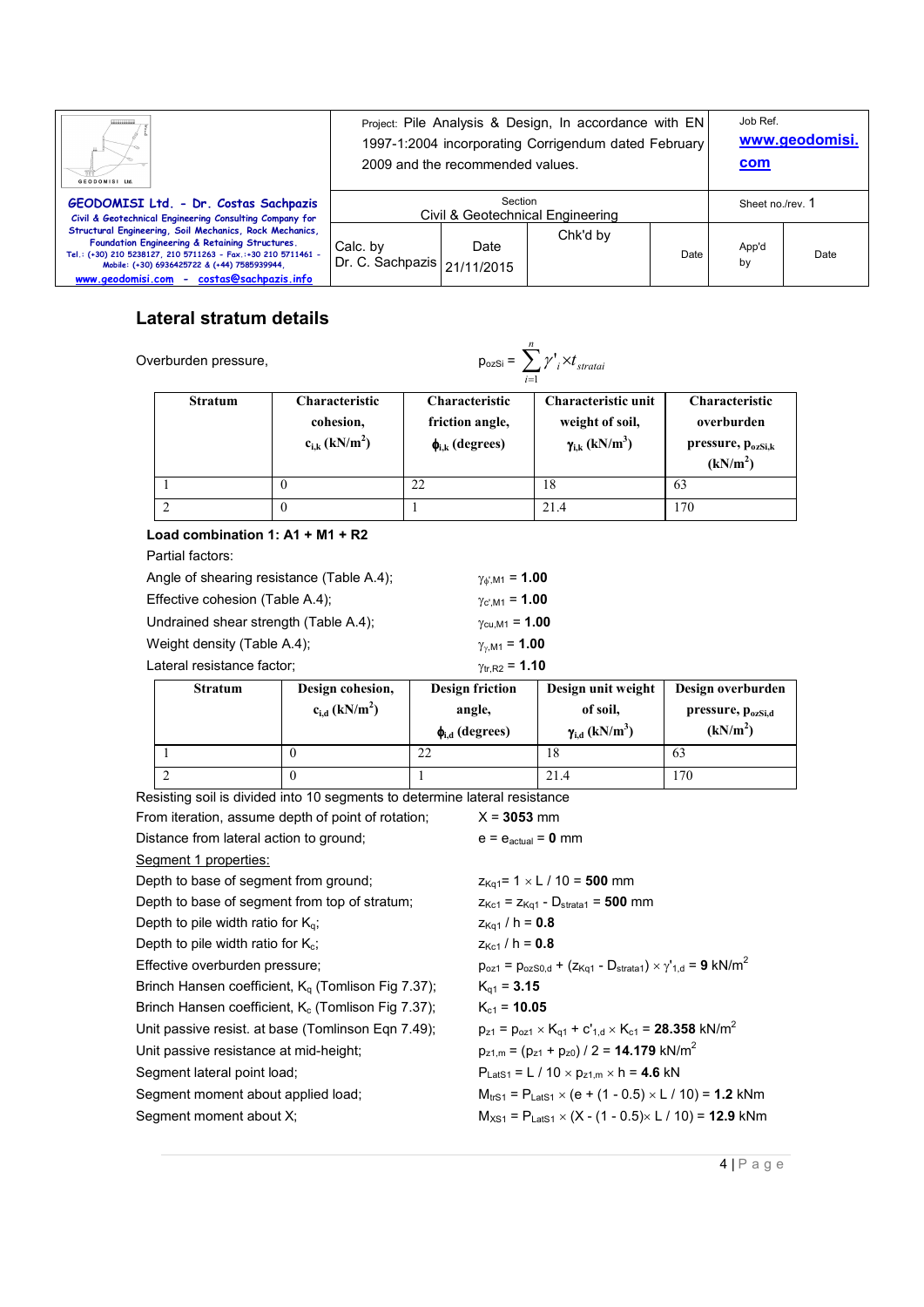| Ш.<br>GEODOMISI Ltd.                                                                                                                                                                                                                                                    | Project: Pile Analysis & Design, In accordance with EN<br>1997-1:2004 incorporating Corrigendum dated February<br>2009 and the recommended values. |      |          |      | Job Ref.<br>com  | www.geodomisi. |
|-------------------------------------------------------------------------------------------------------------------------------------------------------------------------------------------------------------------------------------------------------------------------|----------------------------------------------------------------------------------------------------------------------------------------------------|------|----------|------|------------------|----------------|
| GEODOMISI Ltd. - Dr. Costas Sachpazis<br>Civil & Geotechnical Engineering Consulting Company for                                                                                                                                                                        | Section<br>Civil & Geotechnical Engineering                                                                                                        |      |          |      | Sheet no./rev. 1 |                |
| Structural Engineering, Soil Mechanics, Rock Mechanics,<br>Foundation Engineering & Retaining Structures.<br>Tel.: (+30) 210 5238127, 210 5711263 - Fax.:+30 210 5711461 -<br>Mobile: (+30) 6936425722 & (+44) 7585939944.<br>www.geodomisi.com - costas@sachpazis.info | Calc. by<br>Dr. C. Sachpazis   21/11/2015                                                                                                          | Date | Chk'd by | Date | App'd<br>by      | Date           |

#### Segment 2 properties:

| Depth to base of segment from ground;                          |
|----------------------------------------------------------------|
| Depth to base of segment from top of stratum;                  |
| Depth to pile width ratio for $K_q$ ;                          |
| Depth to pile width ratio for K <sub>c</sub> ;                 |
| Effective overburden pressure;                                 |
| Brinch Hansen coefficient, K <sub>q</sub> (Tomlison Fig 7.37); |
| Brinch Hansen coefficient, K <sub>c</sub> (Tomlison Fig 7.37); |
| Unit passive resist. at base (Tomlinson Eqn 7.49);             |
| Unit passive resistance at mid-height;                         |
| Segment lateral point load;                                    |
| Segment moment about applied load;                             |
| Segment moment about X;                                        |
| Segment 3 properties:                                          |
| Depth to base of segment from ground;                          |
| Depth to base of segment from top of stratum;                  |
| Depth to pile width ratio for $K_q$ ;                          |
| Depth to pile width ratio for K <sub>c</sub> ;                 |
| Effective overburden pressure;                                 |
| Brinch Hansen coefficient, K <sub>q</sub> (Tomlison Fig 7.37); |
| Brinch Hansen coefficient, K <sub>c</sub> (Tomlison Fig 7.37); |
| Unit passive resist. at base (Tomlinson Eqn 7.49);             |
| Unit passive resistance at mid-height;                         |
| Segment lateral point load;                                    |
| Segment moment about applied load;                             |
| Segment moment about X;                                        |
| Segment 4 properties:                                          |
| Depth to base of segment from ground;                          |
| Depth to base of segment from top of stratum;                  |
| Depth to pile width ratio for $K_q$ ;                          |
| Depth to pile width ratio for K <sub>c</sub> ;                 |
| Effective overburden pressure;                                 |
| Brinch Hansen coefficient, K <sub>q</sub> (Tomlison Fig 7.37); |
| Brinch Hansen coefficient, K <sub>c</sub> (Tomlison Fig 7.37); |
| Unit passive resist. at base (Tomlinson Eqn 7.49);             |
| Unit passive resistance at mid-height;                         |
| Segment lateral point load;                                    |
| Segment moment about applied load;                             |
| Seament moment about X <sup>1</sup>                            |

 $Z_{Kq2}= 2 \times L / 10 = 1000$  mm  $Z_{Kc2} = Z_{Kq2} - D_{\text{strata1}} = 1000$  mm  $Z_{Kq2}$  / h = 1.5  $z_{Kc2}$  / h = 1.5  $p_{oz2} = p_{ozS0,d} + (z_{Kq2} - D_{strata1}) \times γ'_{1,d} =$  **18** kN/m<sup>2</sup>  $K_{q2} = 3.56$  $K_{c2} = 13.31$  $p_{z2} = p_{oz2} \times K_{q2} + c'_{1,d} \times K_{c2} = 64.051 \text{ kN/m}^2$  $p_{z2,m} = (p_{z2} + p_{z1}) / 2 = 46.205$  kN/m<sup>2</sup>  $P_{\text{LatS2}} = L / 10 \times p_{z2,m} \times h = 15$  kN  $M_{trS2} = P_{LatS2} \times (e + (2 - 0.5) \times L / 10) = 11.3$  kNm  $M_{XS2} = P_{\text{LatS2}} \times (X - (2 - 0.5) \times 1 / 10) = 34.6$  kNm

 $Z_{Kq3}= 3 \times L / 10 = 1500$  mm  $Z_{Kc3} = Z_{Kq3} - D_{\text{strata1}} = 1500$  mm  $Z_{Kq3}$  / h = 2.3  $Z_{Kc3}$  / h = 2.3  $p_{oz3} = p_{ozS0,d} + (z_{Kq3} - D_{strata1}) \times γ'_{1,d} = 27$  kN/m<sup>2</sup>  $K_{q3} = 3.89$  $K_{c3} = 15.59$  $p_{z3} = p_{oz3} \times K_{q3} + c'_{1,d} \times K_{c3} = 105.068 \text{ kN/m}^2$  $p_{z3,m} = (p_{z3} + p_{z2}) / 2 = 84.559$  kN/m<sup>2</sup>  $P_{\text{LatS3}} = L / 10 \times p_{z3,m} \times h = 27.5$  kN  $M_{trS3} = P_{LatS3} \times (e + (3 - 0.5) \times L / 10) = 34.4$  kNm  $M_{XS3} = P_{LatS3} \times (X - (3 - 0.5) \times L / 10) = 49.5$  kNm

 $Z_{Kq4} = 4 \times L / 10 = 2000$  mm  $Z_{Kc4} = Z_{Kq4} - D_{\text{strata1}} = 2000$  mm  $Z_{Kq4}$  / h = 3.1  $Z_{Kc4}$  / h = 3.1  $p_{oz4} = p_{ozS0,d} + (z_{Kq4} - D_{strata1}) \times \gamma_{1,d} = 36$  kN/m<sup>2</sup>  $K_{q4} = 4.17$  $K_{c4} = 17.27$  $p_{z4} = p_{oz4} \times K_{q4} + c'_{1,d} \times K_{c4} = 150.073 \text{ kN/m}^2$  $p_{z4,m} = (p_{z4} + p_{z3}) / 2 = 127.570 \text{ kN/m}^2$  $P_{\text{LatS4}} = L / 10 \times p_{z4,m} \times h = 41.5$  kN  $M_{\text{trS4}} = P_{\text{LatS4}} \times (e + (4 - 0.5) \times L / 10) = 72.6$  kNm Segment moment about X;  $M_{XSA} = P_{LatSA} \times (X - (4 - 0.5) \times L / 10) = 54$  kNm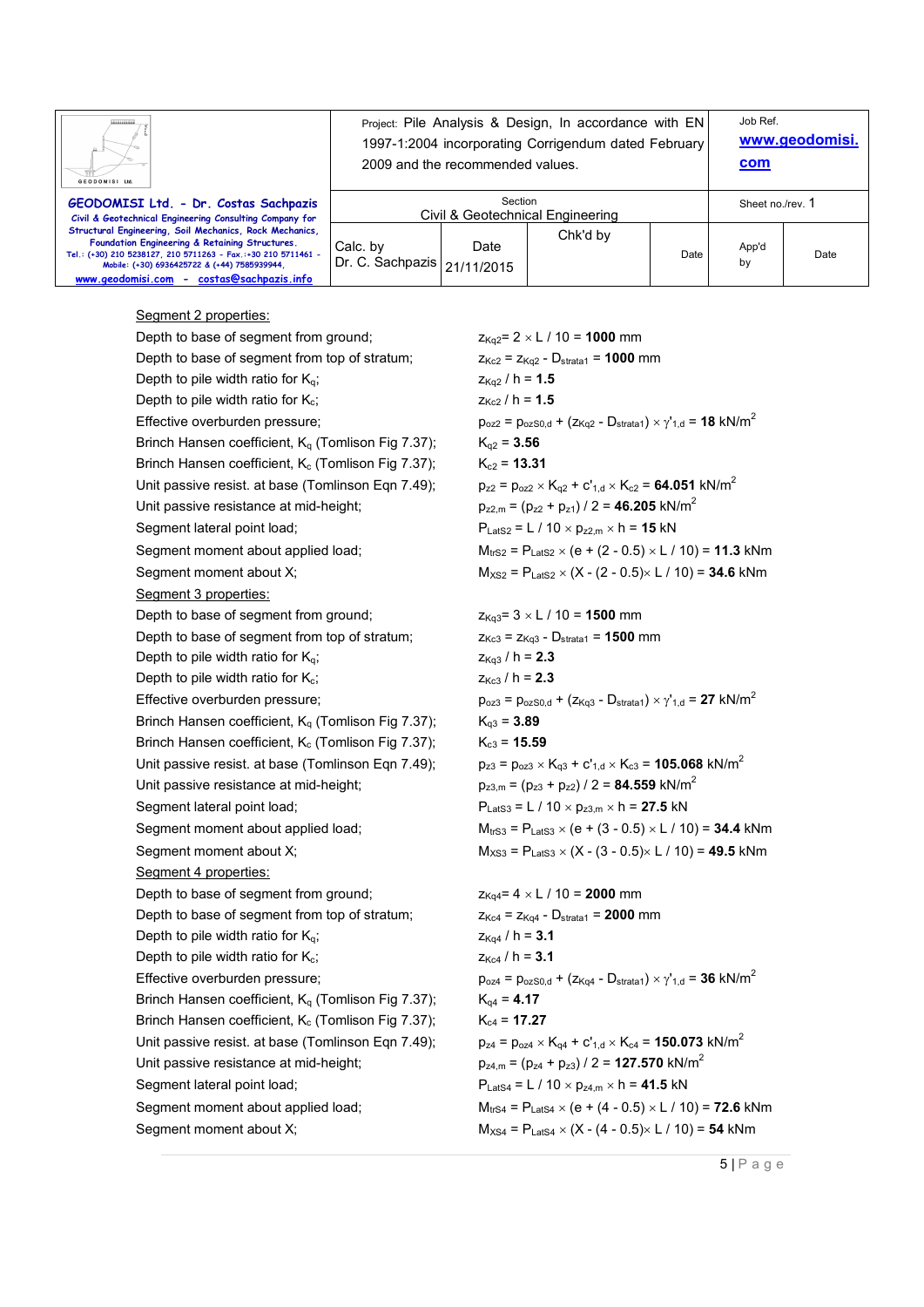| GEODOMISI Ltd.                                                                                                                                                                                                                                                          | Project: Pile Analysis & Design, In accordance with EN<br>1997-1:2004 incorporating Corrigendum dated February<br>2009 and the recommended values. |      |          |      | Job Ref.<br>com  | www.geodomisi. |
|-------------------------------------------------------------------------------------------------------------------------------------------------------------------------------------------------------------------------------------------------------------------------|----------------------------------------------------------------------------------------------------------------------------------------------------|------|----------|------|------------------|----------------|
| GEODOMISI Ltd. - Dr. Costas Sachpazis<br>Civil & Geotechnical Engineering Consulting Company for                                                                                                                                                                        | Section<br>Civil & Geotechnical Engineering                                                                                                        |      |          |      | Sheet no./rev. 1 |                |
| Structural Engineering, Soil Mechanics, Rock Mechanics,<br>Foundation Engineering & Retaining Structures.<br>Tel.: (+30) 210 5238127, 210 5711263 - Fax.:+30 210 5711461 -<br>Mobile: (+30) 6936425722 & (+44) 7585939944.<br>www.geodomisi.com - costas@sachpazis.info | Calc. by<br>Dr. C. Sachpazis   21/11/2015                                                                                                          | Date | Chk'd by | Date | App'd<br>by      | Date           |

#### Segment 5 properties:

| Depth to base of segment from ground;                                                         | $z_{Kq5}$ = 5 $\times$ L / 10 = 2500 mm                                                         |
|-----------------------------------------------------------------------------------------------|-------------------------------------------------------------------------------------------------|
| Depth to base of segment from top of stratum;                                                 | $Z_{Kc5}$ = $Z_{Ka5}$ - $D_{\text{strata1}}$ = 2500 mm                                          |
| Depth to pile width ratio for $K_q$ ;                                                         | $z_{Kq5}$ / h = 3.8                                                                             |
| Depth to pile width ratio for $K_c$ ;                                                         | $z_{Kc5}$ / h = 3.8                                                                             |
| Effective overburden pressure;                                                                | $p_{oz5} = p_{ozS0,d} + (z_{Kq5} - D_{\text{strata1}}) \times \gamma_{1,d} = 45 \text{ kN/m}^2$ |
| Brinch Hansen coefficient, K <sub>q</sub> (Tomlison Fig 7.37);                                | $K_{q5} = 4.4$                                                                                  |
| Brinch Hansen coefficient, K <sub>c</sub> (Tomlison Fig 7.37);                                | $K_{c5}$ = 18.57                                                                                |
| Unit passive resist. at base (Tomlinson Eqn 7.49);                                            | $p_{z5} = p_{oz5} \times K_{q5} + c'_{1,d} \times K_{c5} = 198.142$ kN/m <sup>2</sup>           |
| Unit passive resistance at mid-height;                                                        | $p_{z5,m} = (p_{z5} + p_{z4}) / 2 = 174.107$ kN/m <sup>2</sup>                                  |
| Segment lateral point load;                                                                   | $P_{\text{LatS5}} = L / 10 \times p_{z5,m} \times h = 56.6$ kN                                  |
| Segment moment about applied load;                                                            | $M_{trS5}$ = P <sub>LatS5</sub> $\times$ (e + (5 - 0.5) $\times$ L / 10) = <b>127.3</b> kNm     |
| Segment moment about X;                                                                       | $M_{XSS}$ = P <sub>LatS5</sub> $\times$ (X - (5 - 0.5) $\times$ L / 10) = <b>45.4</b> kNm       |
| Segment 6 properties:                                                                         |                                                                                                 |
| Depth to base of segment from ground;                                                         | $z_{Kq6} = 6 \times L / 10 = 3000$ mm                                                           |
| Depth to base of segment from top of stratum;                                                 | $Z_{Kc6} = Z_{Kq6} - D_{strata1} = 3000$ mm                                                     |
| Depth to pile width ratio for $K_q$ ;                                                         | $z_{Kq6}$ / h = 4.6                                                                             |
| Depth to pile width ratio for $K_c$ ;                                                         | $Z_{Kc6}$ / h = 4.6                                                                             |
| Effective overburden pressure;                                                                | $p_{oz6} = p_{ozS0,d} + (z_{Kq6} - D_{strata1}) \times \gamma_{1,d} =$ 54 kN/m <sup>2</sup>     |
| Brinch Hansen coefficient, K <sub>q</sub> (Tomlison Fig 7.37);                                | $K_{q6} = 4.6$                                                                                  |
| Brinch Hansen coefficient, K <sub>c</sub> (Tomlison Fig 7.37);                                | $K_{c6}$ = 19.6                                                                                 |
| Unit passive resist. at base (Tomlinson Eqn 7.49);                                            | $p_{z6} = p_{oz6} \times K_{q6} + c'_{1,d} \times K_{c6} = 248.616$ kN/m <sup>2</sup>           |
| Unit passive resistance at mid-height;                                                        | $p_{z6,m} = (p_{z6} + p_{z5}) / 2 = 223.379$ kN/m <sup>2</sup>                                  |
| Segment lateral point load;                                                                   | $P_{\text{LatS6}} = L / 10 \times p_{z6,m} \times h = 72.6$ kN                                  |
| Segment moment about applied load;                                                            | $M_{trS6}$ = P <sub>LatS6</sub> $\times$ (e + (6 - 0.5) $\times$ L / 10) = <b>199.6</b> kNm     |
| Segment moment about X;                                                                       | $M_{XS6}$ = $P_{LatS6}$ × (X - (6 - 0.5)× L / 10) = 22 kNm                                      |
| Segment 7 properties:                                                                         |                                                                                                 |
| Depth to base of segment from ground;                                                         | $z_{\text{Kq7}}$ = 7 $\times$ L / 10 = 3500 mm                                                  |
| Depth to base of segment from top of stratum;                                                 | $Z_{\text{Kc7}} = Z_{\text{Kq7}} - D_{\text{strata1}} = 3500$ mm                                |
| Depth to pile width ratio for $K_q$ ;                                                         | $z_{\text{Kq7}}$ / h = 5.4                                                                      |
| Depth to pile width ratio for K <sub>c</sub> ;                                                | $z_{Kc7}$ / h = 5.4                                                                             |
| Effective overburden pressure;                                                                | $p_{oz7} = p_{ozS0,d} + (z_{Kq7} - D_{strata1}) \times \gamma_{1,d} = 63$ kN/m <sup>2</sup>     |
| Brinch Hansen coefficient, K <sub>q</sub> (Tomlison Fig 7.37);                                | $K_{q7} = 4.78$                                                                                 |
| Brinch Hansen coefficient, K <sub>c</sub> (Tomlison Fig 7.37);                                | $K_{c7}$ = 20.43                                                                                |
| Unit passive resist. at base (Tomlinson Eqn 7.49);                                            | $p_{z7} = p_{oz7} \times K_{q7} + c'_{1,d} \times K_{c7} = 301.013$ kN/m <sup>2</sup>           |
| Unit passive resistance at mid-height;                                                        | $p_{z7,m} = (p_{z7} + p_{z6}) / 2 = 274.814$ kN/m <sup>2</sup>                                  |
| Approximate calculation applying the unit passive resistance at mid-height above and below X: |                                                                                                 |
| Segment (above X) lateral point load;                                                         | $P_{\text{LatS7t}} = (X - 6 \times L / 10) \times h \times p_{z7,m} = 9.4 kN$                   |
|                                                                                               |                                                                                                 |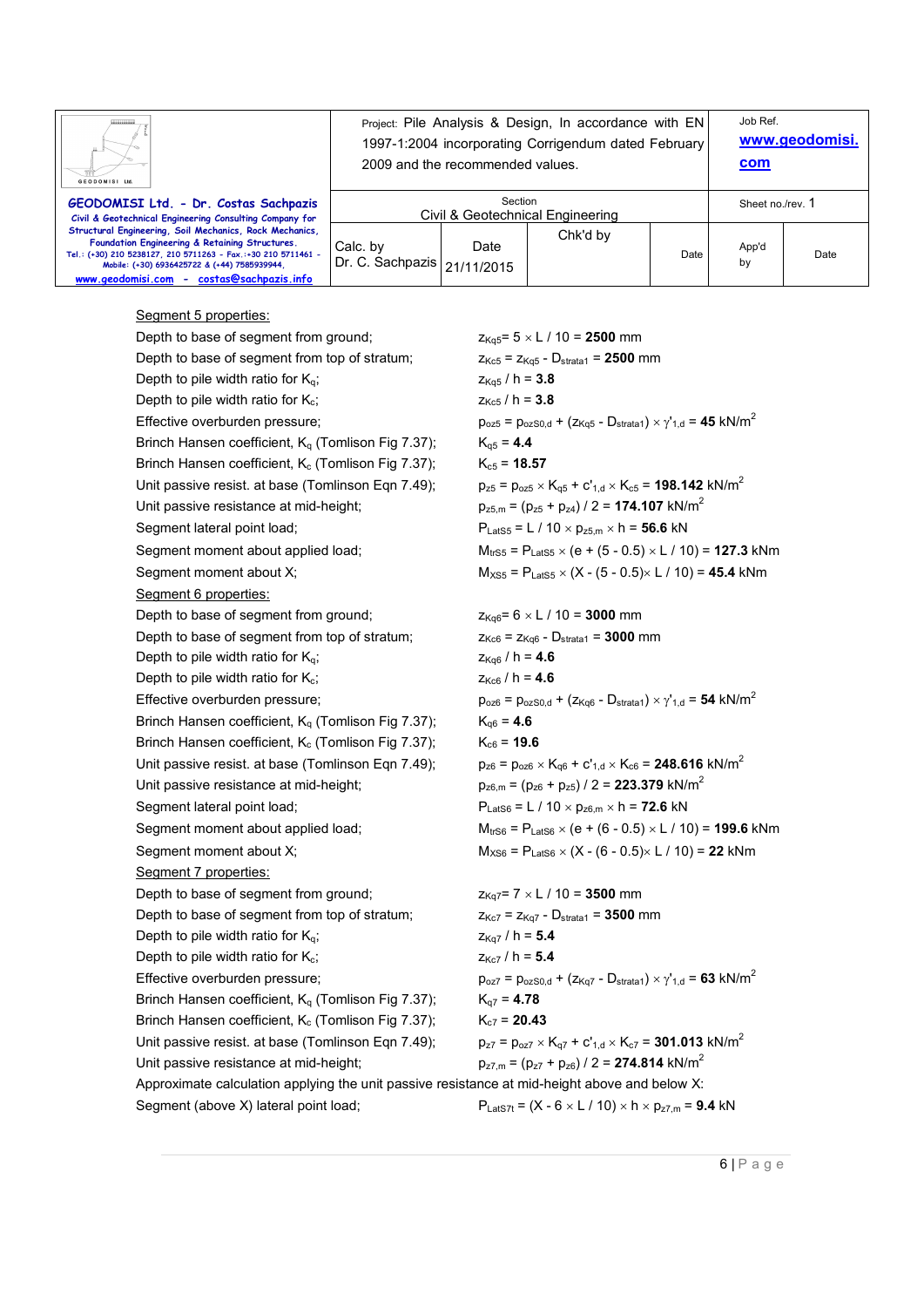|                                                                                                               |                  |                                  | Project: Pile Analysis & Design, In accordance with EN                                        |      | Job Ref.         | www.geodomisi. |
|---------------------------------------------------------------------------------------------------------------|------------------|----------------------------------|-----------------------------------------------------------------------------------------------|------|------------------|----------------|
|                                                                                                               |                  |                                  | 1997-1:2004 incorporating Corrigendum dated February                                          |      |                  |                |
| GEODOMISI Ltd.                                                                                                |                  | 2009 and the recommended values. |                                                                                               |      | com              |                |
| GEODOMISI Ltd. - Dr. Costas Sachpazis                                                                         |                  | Section                          |                                                                                               |      | Sheet no./rev. 1 |                |
| Civil & Geotechnical Engineering Consulting Company for                                                       |                  |                                  | Civil & Geotechnical Engineering                                                              |      |                  |                |
| Structural Engineering, Soil Mechanics, Rock Mechanics,<br>Foundation Engineering & Retaining Structures.     | Calc. by         | Date                             | Chk'd by                                                                                      |      | App'd            |                |
| Tel.: (+30) 210 5238127, 210 5711263 - Fax.:+30 210 5711461 -<br>Mobile: (+30) 6936425722 & (+44) 7585939944, | Dr. C. Sachpazis | 21/11/2015                       |                                                                                               | Date | by               | Date           |
| www.geodomisi.com - costas@sachpazis.info                                                                     |                  |                                  |                                                                                               |      |                  |                |
| Segment (above X) moment about applied load;                                                                  |                  |                                  | $M_{\text{tr}STt}$ = P <sub>LatS7t</sub> × (e + X - (X - (6 × L / 10)) / 2) = <b>28.5</b>     |      |                  |                |
| kNm                                                                                                           |                  |                                  |                                                                                               |      |                  |                |
| Segment (above X) moment about X;                                                                             |                  |                                  | $M_{XSTt}$ = P <sub>LatS7t</sub> × ((X - (6 × L / 10)) / 2) = <b>0.2</b> kNm                  |      |                  |                |
| Segment (below X) lateral point load;                                                                         |                  |                                  | $P_{\text{LatS7b}} = -(7 \times L / 10 - X) \times h \times p_{z7,m} = -79.9 \text{ kN}$      |      |                  |                |
| Segment (below X) moment about applied load;                                                                  |                  |                                  | $M_{trS7b} = P_{LatS7b} \times (e + X + (7 \times L / 10 - X) / 2) = -$                       |      |                  |                |
| 261.8 kNm                                                                                                     |                  |                                  |                                                                                               |      |                  |                |
| Segment (below X) moment about X;                                                                             |                  |                                  | $M_{XS7b}$ = P <sub>LatS7b</sub> × ((X - (7 × L / 10)) / 2) = <b>17.9</b> kNm                 |      |                  |                |
| Segment 8 properties:                                                                                         |                  |                                  |                                                                                               |      |                  |                |
| Depth to base of segment from ground;                                                                         |                  |                                  | $Z_{Kq8} = 8 \times L / 10 = 4000$ mm                                                         |      |                  |                |
| Depth to base of segment from top of stratum;                                                                 |                  |                                  | $Z_{Kc8} = Z_{Kq8} - D_{strata2} = 500$ mm                                                    |      |                  |                |
| Depth to pile width ratio for $K_q$ ;                                                                         |                  | $z_{Kq8}$ / h = 6.2              |                                                                                               |      |                  |                |
| Depth to pile width ratio for $K_c$ ;                                                                         |                  | $Z_{Kc8}$ / h = 0.8              |                                                                                               |      |                  |                |
| Effective overburden pressure;                                                                                |                  |                                  | $p_{oz8} = p_{ozS1,d} + (z_{Kq8} - D_{strata2}) \times \gamma'_{2,d} = 73.7 \text{ kN/m}^2$   |      |                  |                |
| Brinch Hansen coefficient, K <sub>q</sub> (Tomlison Fig 7.37);                                                |                  | $K_{q8} = 0.1$                   |                                                                                               |      |                  |                |
| Brinch Hansen coefficient, K <sub>c</sub> (Tomlison Fig 7.37);                                                |                  | $K_{c8} = 4.58$                  |                                                                                               |      |                  |                |
| Unit passive resist. at base (Tomlinson Eqn 7.49);                                                            |                  |                                  | $p_{z8} = p_{0z8} \times K_{q8} + c'_{2,d} \times K_{c8} = 7.409$ kN/m <sup>2</sup>           |      |                  |                |
| Unit passive resistance at mid-height;                                                                        |                  |                                  | $p_{z8,m} = (p_{z8} + p_{z7}) / 2 = 154.211 \text{ kN/m}^2$                                   |      |                  |                |
| Segment lateral point load;                                                                                   |                  |                                  | $P_{LatS8}$ = -L / 10 $\times$ $p_{z8,m}$ $\times$ h = -50.1 kN                               |      |                  |                |
| Segment moment about applied load;                                                                            |                  |                                  | $M_{trS8}$ = P <sub>LatS8</sub> × (e + (8 - 0.5) × L / 10) = -187.9 kNm                       |      |                  |                |
| Segment moment about X;                                                                                       |                  |                                  | $M_{XS8}$ = P <sub>LatS8</sub> × (X - (8 - 0.5)× L / 10) = <b>34.9</b> kNm                    |      |                  |                |
| Segment 9 properties:                                                                                         |                  |                                  |                                                                                               |      |                  |                |
| Depth to base of segment from ground;                                                                         |                  |                                  | $Z_{Kq9} = 9 \times L / 10 = 4500$ mm                                                         |      |                  |                |
| Depth to base of segment from top of stratum;                                                                 |                  |                                  | $Z_{Kc9} = Z_{Kq9} - D_{strata2} = 1000$ mm                                                   |      |                  |                |
| Depth to pile width ratio for $K_q$ ;                                                                         |                  | $z_{Kq9}$ / h = 6.9              |                                                                                               |      |                  |                |
| Depth to pile width ratio for $K_c$ ;                                                                         |                  | $z_{Kc9}$ / h = 1.5              |                                                                                               |      |                  |                |
| Effective overburden pressure;                                                                                |                  |                                  | $p_{oz9} = p_{ozS1,d} + (z_{Kq9} - D_{strata2}) \times \gamma'_{2,d} = 84.4 \text{ kN/m}^2$   |      |                  |                |
| Brinch Hansen coefficient, K <sub>q</sub> (Tomlison Fig 7.37);                                                |                  | $K_{q9} = 0.1$                   |                                                                                               |      |                  |                |
| Brinch Hansen coefficient, K <sub>c</sub> (Tomlison Fig 7.37);                                                |                  | $K_{c9} = 5.55$                  |                                                                                               |      |                  |                |
| Unit passive resist. at base (Tomlinson Eqn 7.49);                                                            |                  |                                  | $p_{z9} = p_{0z9} \times K_{q9} + c'_{2,d} \times K_{c9} = 8.574$ kN/m <sup>2</sup>           |      |                  |                |
| Unit passive resistance at mid-height;                                                                        |                  |                                  | $p_{z9,m} = (p_{z9} + p_{z8}) / 2 = 7.991$ kN/m <sup>2</sup>                                  |      |                  |                |
| Segment lateral point load;                                                                                   |                  |                                  | $P_{\text{LatS9}} = -L / 10 \times p_{z9,m} \times h = -2.6$ kN                               |      |                  |                |
| Segment moment about applied load;                                                                            |                  |                                  | $M_{trS9} = P_{LatS9} \times (e + (9 - 0.5) \times L / 10) = -11$ kNm                         |      |                  |                |
| Segment moment about X;<br>Segment 10 properties:                                                             |                  |                                  | $M_{XSS}$ = P <sub>LatS9</sub> × (X - (9 - 0.5)× L / 10) = <b>3.1</b> kNm                     |      |                  |                |
| Depth to base of segment from ground;                                                                         |                  |                                  | $z_{Kq10}$ = 10 × L / 10 = 5000 mm                                                            |      |                  |                |
| Depth to base of segment from top of stratum;                                                                 |                  |                                  | $z_{Kc10} = z_{Kq10} - D_{strata2} = 1500$ mm                                                 |      |                  |                |
| Depth to pile width ratio for $K_q$ ;                                                                         |                  | $Z_{Kq10}$ / h = 7.7             |                                                                                               |      |                  |                |
| Depth to pile width ratio for $K_c$ ;                                                                         |                  | $z_{Kc10}$ / h = 2.3             |                                                                                               |      |                  |                |
| Effective overburden pressure;                                                                                |                  |                                  | $p_{oz10} = p_{ozS1,d} + (z_{Kq10} - D_{strata2}) \times \gamma'_{2,d} = 95.1 \text{ kN/m}^2$ |      |                  |                |
|                                                                                                               |                  |                                  |                                                                                               |      |                  |                |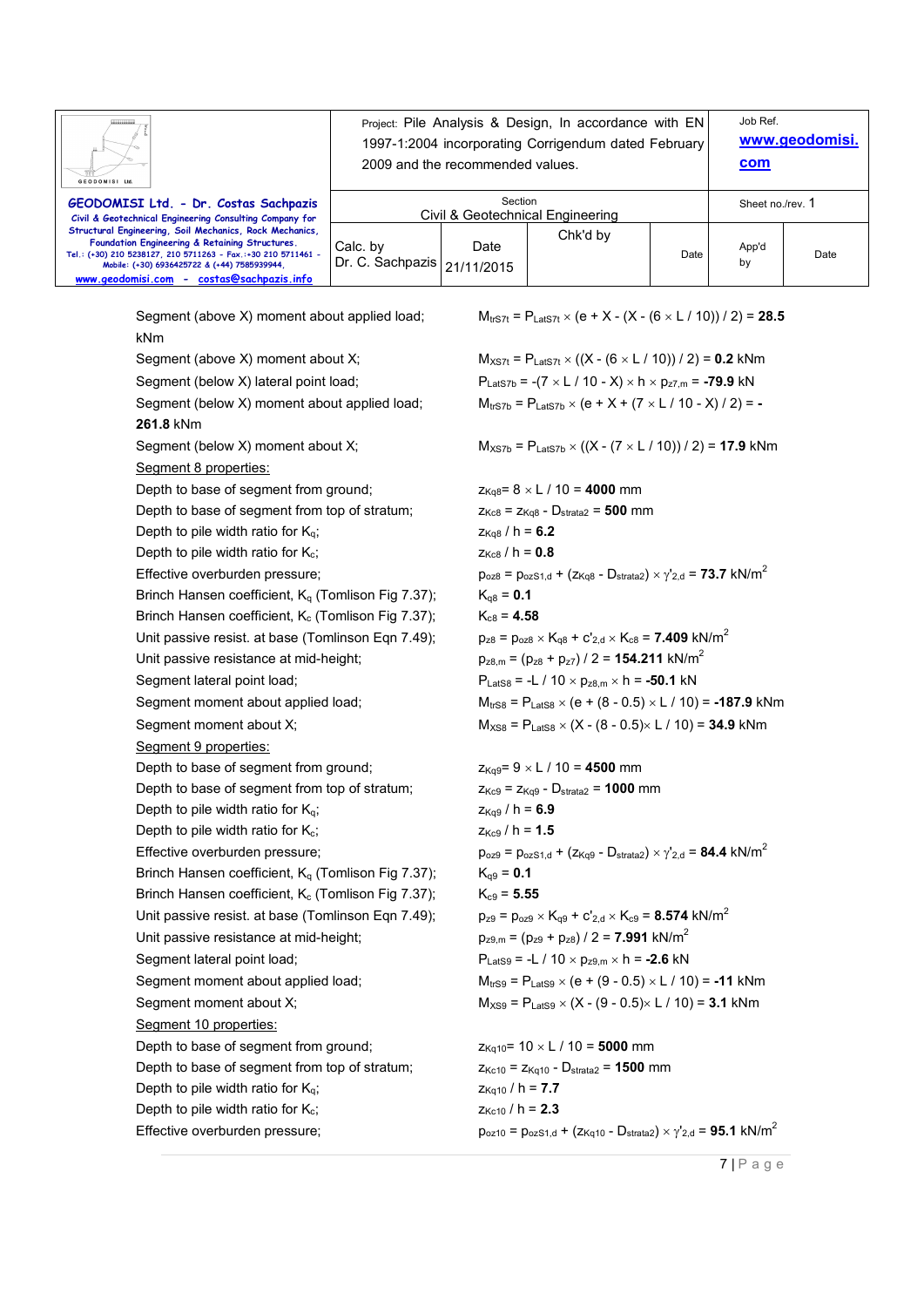| GEODOMISI Ltd.                                                                                                                                                                                                                                                          | Project: Pile Analysis & Design, In accordance with EN<br>1997-1:2004 incorporating Corrigendum dated February<br>2009 and the recommended values. |      |          |      | Job Ref.<br>com  | www.geodomisi. |
|-------------------------------------------------------------------------------------------------------------------------------------------------------------------------------------------------------------------------------------------------------------------------|----------------------------------------------------------------------------------------------------------------------------------------------------|------|----------|------|------------------|----------------|
| GEODOMISI Ltd. - Dr. Costas Sachpazis<br>Civil & Geotechnical Engineering Consulting Company for                                                                                                                                                                        | Section<br>Civil & Geotechnical Engineering                                                                                                        |      |          |      | Sheet no./rev. 1 |                |
| Structural Engineering, Soil Mechanics, Rock Mechanics,<br>Foundation Engineering & Retaining Structures.<br>Tel.: (+30) 210 5238127, 210 5711263 - Fax.:+30 210 5711461 -<br>Mobile: (+30) 6936425722 & (+44) 7585939944,<br>www.geodomisi.com - costas@sachpazis.info | Calc. by<br>Dr. C. Sachpazis   21/11/2015                                                                                                          | Date | Chk'd by | Date | App'd<br>by      | Date           |

Brinch Hansen coefficient,  $K_q$  (Tomlison Fig 7.37);  $K_{q10} = 0.1$ Brinch Hansen coefficient,  $K_c$  (Tomlison Fig 7.37);  $K_{c10} = 6.14$ Unit passive resist. at base (Tomlinson Eqn 7.49);  $p_{z10} = p_{oz10} \times K_{q10} + c'_{2,d} \times K_{c10} = 9.757 \text{ kN/m}^2$ Unit passive resistance at mid-height;  $p_{z10,m} = (p_{z10} + p_{z9}) / 2 = 9.165 \text{ kN/m}^2$ Segment lateral point load;  $P_{\text{LatS10}} = -L / 10 \times p_{\text{z10,m}} \times h = -3 kN$ Segment moment about applied load;  $M_{ttS10} = P_{LatS10} \times (e + (10 - 0.5) \times L / 10) = -14.1$ kNm Segment moment about X;  $M_{X510} = P_{\text{LatS10}} \times (X - (10 - 0.5) \times L / 10) = 5.1$  kNm Sum of moments about point of load application near zero;

 $M_{trS7t}$  +  $M_{trS7b}$  +  $M_{trS8}$  +  $M_{trS9}$  +  $M_{trS10}$  = -0 kNm Sum of moments about point of rotation;

 $γ<sub>Q.A1</sub> × Q<sub>tr,k</sub> = 83.3 kN$ 

 $M_{XSTt}$  +  $M_{XSTb}$  +  $M_{XSS}$  +  $M_{XSS}$  +  $M_{XS10}$  = **279.7** kNm

 $\Sigma M_{tr} = M_{trS1} + M_{trS2} + M_{trS3} + M_{trS4} + M_{trS5} + M_{trS6} +$ 

 $\Sigma M_X = M_{XS1} + M_{XS2} + M_{XS3} + M_{XS4} + M_{XS5} + M_{XS6} +$ 

Calculated soil lateral resist. (Tomlinson Eqn 7.52);  $R_{tr,calc} = \sum M_X / (e + X) = 91.6 kN$ Design lateral action;  $F_{tr,d,C1} = \gamma_{G,\text{unfav},A1} \times G_{tr,k,\text{unfav}} - \gamma_{G,\text{fav},A1} \times G_{tr,k,\text{fav}} +$ 

Design lateral resistance;  $R_{tr,d,C1} = R_{tr,calc} / \gamma_{tr,R2} = 83.3$  kN  $F_{\text{trd,CA}} / R_{\text{trd,CA}} = 1$ 

*PASS - Design lateral resistance exceeds lateral load* 

#### **Lateral deflection analysis (Characteristic values)**

| Resisting soil is divided into 10 segments to determine lateral resistance |                                                                                            |
|----------------------------------------------------------------------------|--------------------------------------------------------------------------------------------|
| From iteration, assume depth of point of rotation;                         | $X = 3053$ mm                                                                              |
| Distance from lateral action to ground;                                    | $e = e_{actual} = 0$ mm                                                                    |
| Segment 1 properties:                                                      |                                                                                            |
| Depth to base of segment from ground;                                      | $z_{\text{Kq1}} = 1 \times L / 10 = 500$ mm                                                |
| Depth to base of segment from top of stratum;                              | $Z_{Kc1} = Z_{Ka1} - D_{strata1} = 500$ mm                                                 |
| Depth to pile width ratio for $K_{q}$ ;                                    | $z_{\text{Kg1}}$ / h = 0.8                                                                 |
| Depth to pile width ratio for $K_c$ ;                                      | $z_{Kc1}$ / h = 0.8                                                                        |
| Effective overburden pressure;                                             | $p_{oz1} = p_{ozS0,k} + (z_{Kq1} - D_{strata1}) \times \gamma_{1,k} = 9$ kN/m <sup>2</sup> |
| Brinch Hansen coefficient, $K_q$ (Tomlison Fig 7.37);                      | $K_{q1} = 3.15$                                                                            |
| Brinch Hansen coefficient, $K_c$ (Tomlison Fig 7.37);                      | $K_{c1} = 10.05$                                                                           |
| Unit passive resist. at base (Tomlinson Eqn 7.49);                         | $p_{z1} = p_{oz1} \times K_{q1} + c'_{1,k} \times K_{c1} = 28.358$ kN/m <sup>2</sup>       |
| Unit passive resistance at mid-height;                                     | $p_{z1,m} = (p_{z1} + p_{z0}) / 2 = 14.179$ kN/m <sup>2</sup>                              |
| Segment lateral point load;                                                | $P_{\text{LatS1}} = L / 10 \times p_{z1,m} \times h = 4.6$ kN                              |
| Segment moment about applied load;                                         | $M_{trS1} = P_{LatS1} \times (e + (1 - 0.5) \times L / 10) = 1.2$ kNm                      |
| Segment moment about X;                                                    | $M_{XS1} = P_{LatS1} \times (X - (1 - 0.5) \times L / 10) = 12.9$ kNm                      |
| Segment 2 properties:                                                      |                                                                                            |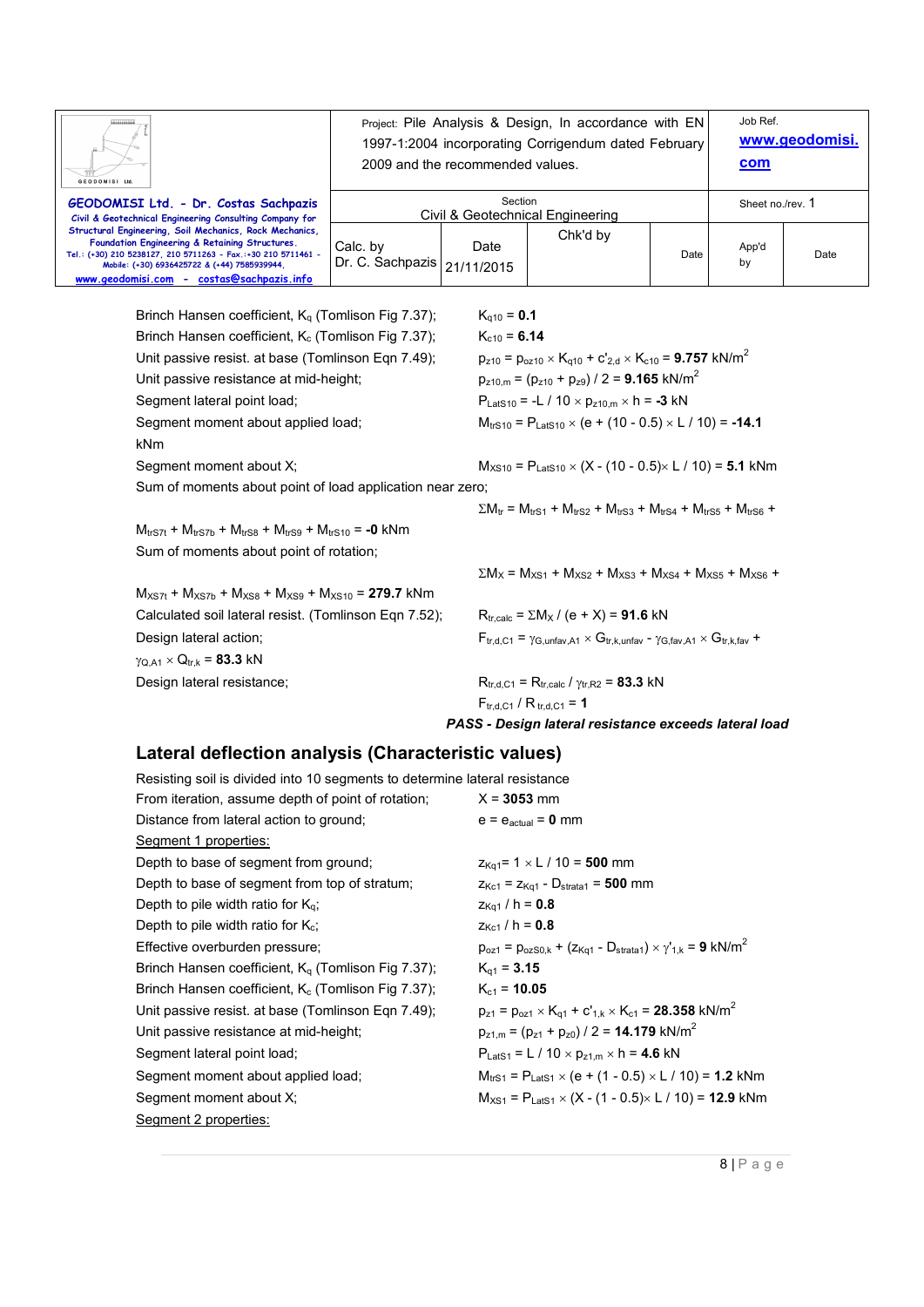| GEODOMISI Ltd.                                                                                                                                                                                                                                                          | Project: Pile Analysis & Design, In accordance with EN<br>1997-1:2004 incorporating Corrigendum dated February<br>2009 and the recommended values. |      |          |      | Job Ref.<br>com  | www.geodomisi. |
|-------------------------------------------------------------------------------------------------------------------------------------------------------------------------------------------------------------------------------------------------------------------------|----------------------------------------------------------------------------------------------------------------------------------------------------|------|----------|------|------------------|----------------|
| GEODOMISI Ltd. - Dr. Costas Sachpazis<br>Civil & Geotechnical Engineering Consulting Company for                                                                                                                                                                        | Section<br>Civil & Geotechnical Engineering                                                                                                        |      |          |      | Sheet no./rev. 1 |                |
| Structural Engineering, Soil Mechanics, Rock Mechanics,<br>Foundation Engineering & Retaining Structures.<br>Tel.: (+30) 210 5238127, 210 5711263 - Fax.:+30 210 5711461 -<br>Mobile: (+30) 6936425722 & (+44) 7585939944,<br>www.geodomisi.com - costas@sachpazis.info | Calc. by<br>Dr. C. Sachpazis   21/11/2015                                                                                                          | Date | Chk'd by | Date | App'd<br>by      | Date           |

Depth to base of segment from ground;  $Z_{K\alpha2} = 2 \times L / 10 = 1000$  mm Depth to base of segment from top of stratum;  $Z_{Kc2} = Z_{Kc2} - D_{strata1} = 1000$  mm Depth to pile width ratio for  $K_q$ ;  $Z_{Kq2} / h = 1.5$ Depth to pile width ratio for  $K_c$ ;  $Z_{Kc2} / h = 1.5$ Effective overburden pressure;  $p_{oz2} = p_{ozS0,k} + (z_{Kq2} - D_{stratal}) \times \gamma_{1,k} = 18 \text{ kN/m}^2$ Brinch Hansen coefficient,  $K_q$  (Tomlison Fig 7.37);  $K_{q2} = 3.56$ Brinch Hansen coefficient, K<sub>c</sub> (Tomlison Fig 7.37); K<sub>c2</sub> = **13.31** Unit passive resist. at base (Tomlinson Eqn 7.49);  $p_{z2} = p_{oz2} \times K_{q2} + c'_{1,k} \times K_{c2} = 64.051 \text{ kN/m}^2$ Unit passive resistance at mid-height;  $p_{z2,m} = (p_{z2} + p_{z1}) / 2 = 46.205 \text{ kN/m}^2$ Segment lateral point load;  $P_{\text{LatS2}} = L / 10 \times p_{\text{z2,m}} \times h = 15 kN$ Segment moment about applied load;  $M_{\text{trS2}} = P_{\text{LatS2}} \times (e + (2 - 0.5) \times L / 10) = 11.3$  kNm Segment moment about X;  $M_{XSS} = P_{\text{Lats2}} \times (X - (2 - 0.5) \times L / 10) = 34.6$  kNm Segment 3 properties: Depth to base of segment from ground;  $Z_{Kq3} = 3 \times L / 10 = 1500$  mm Depth to base of segment from top of stratum;  $Z_{Kc3} = Z_{Kq3} - D_{\text{strata1}} = 1500 \text{ mm}$ Depth to pile width ratio for  $K_q$ ;  $Z_{Kq3} / h = 2.3$ Depth to pile width ratio for  $K_c$ ;  $Z_{Kc3} / h = 2.3$ Effective overburden pressure;  $p_{oz3} = p_{ozS0,k} + (z_{Kq3} - D_{stratal}) \times \gamma'_{1,k} = 27$  kN/m<sup>2</sup> Brinch Hansen coefficient,  $K_q$  (Tomlison Fig 7.37);  $K_{q3} = 3.89$ Brinch Hansen coefficient, K<sub>c</sub> (Tomlison Fig 7.37); K<sub>c3</sub> = **15.59** Unit passive resist. at base (Tomlinson Eqn 7.49);  $p_{z3} = p_{0z3} \times K_{03} + c'_{1,k} \times K_{c3} = 105.068 \text{ kN/m}^2$ Unit passive resistance at mid-height;  $p_{z3,m} = (p_{z3} + p_{z2}) / 2 = 84.559 \text{ kN/m}^2$ Segment lateral point load;  $P_{\text{Lats3}} = L / 10 \times p_{\text{z3,m}} \times h = 27.5 \text{ kN}$ Segment moment about applied load;  $M_{\text{trS3}} = P_{\text{LatS3}} \times (e + (3 - 0.5) \times L / 10) = 34.4$  kNm Segment moment about X;  $M_{XSS} = P_{\text{Lats3}} \times (X - (3 - 0.5) \times L / 10) = 49.5 \text{ kNm}$ Segment 4 properties: Depth to base of segment from ground;  $Z_{Kq4} = 4 \times L / 10 = 2000$  mm Depth to base of segment from top of stratum;  $Z_{Kc4} = Z_{Kq4} - D_{\text{strata1}} = 2000$  mm Depth to pile width ratio for  $K_q$ ;  $Z_{Kq4} / h = 3.1$ Depth to pile width ratio for  $K_c$ ;  $Z_{Kc4} / h = 3.1$ Effective overburden pressure;  $p_{0z4} = p_{0z80,k} + (z_{Kq4} - D_{\text{strata1}}) \times \gamma_{1,k} = 36 \text{ kN/m}^2$ Brinch Hansen coefficient,  $K_q$  (Tomlison Fig 7.37);  $K_{q4} = 4.17$ Brinch Hansen coefficient, K<sub>c</sub> (Tomlison Fig 7.37); K<sub>c4</sub> = **17.27** Unit passive resist. at base (Tomlinson Eqn 7.49);  $p_{z4} = p_{oz4} \times K_{q4} + c'_{1,k} \times K_{c4} = 150.073$  kN/m<sup>2</sup> Unit passive resistance at mid-height;  $p_{z4,m} = (p_{z4} + p_{z3}) / 2 = 127.570 \text{ kN/m}^2$ Segment lateral point load;  $P_{\text{LatS4}} = L / 10 \times p_{\text{Z4,m}} \times h = 41.5 \text{ kN}$ Segment moment about applied load;  $M_{\text{trS4}} = P_{\text{LatS4}} \times (e + (4 - 0.5) \times L / 10) = 72.6$  kNm Segment moment about X;  $M_{XSA} = P_{LatSA} \times (X - (4 - 0.5) \times L / 10) = 54$  kNm Segment 5 properties: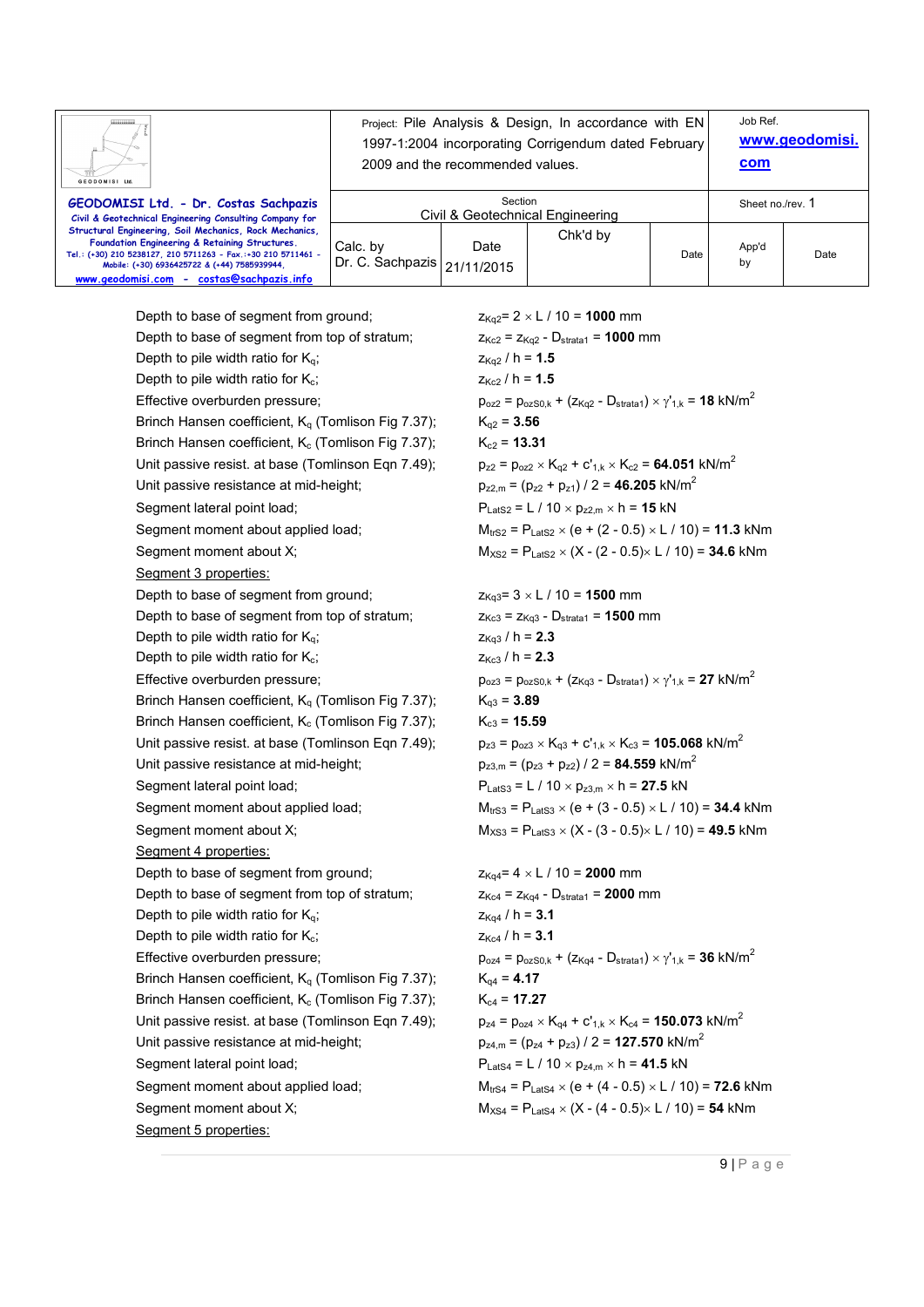| GEODOMISI Ltd.                                                                                                                                                                                                                                                          | Project: Pile Analysis & Design, In accordance with EN<br>1997-1:2004 incorporating Corrigendum dated February<br>2009 and the recommended values. |      |          |      | Job Ref.<br>com  | www.geodomisi. |
|-------------------------------------------------------------------------------------------------------------------------------------------------------------------------------------------------------------------------------------------------------------------------|----------------------------------------------------------------------------------------------------------------------------------------------------|------|----------|------|------------------|----------------|
| GEODOMISI Ltd. - Dr. Costas Sachpazis<br>Civil & Geotechnical Engineering Consulting Company for                                                                                                                                                                        | Section<br>Civil & Geotechnical Engineering                                                                                                        |      |          |      | Sheet no./rev. 1 |                |
| Structural Engineering, Soil Mechanics, Rock Mechanics,<br>Foundation Engineering & Retaining Structures.<br>Tel.: (+30) 210 5238127, 210 5711263 - Fax.:+30 210 5711461 -<br>Mobile: (+30) 6936425722 & (+44) 7585939944.<br>www.geodomisi.com - costas@sachpazis.info | Calc. by<br>Dr. C. Sachpazis   21/11/2015                                                                                                          | Date | Chk'd by | Date | App'd<br>by      | Date           |

Depth to base of segment from ground;  $Z_{Ka5} = 5 \times L / 10 = 2500$  mm Depth to base of segment from top of stratum;  $Z_{Kc5} = Z_{Ka5} - D_{strata1} = 2500$  mm Depth to pile width ratio for  $K_q$ ;  $Z_{Kq5} / h = 3.8$ Depth to pile width ratio for  $K_c$ ;  $Z_{Kc5} / h = 3.8$ Effective overburden pressure;  $p_{oz5} = p_{ozS0,k} + (z_{Kq5} - D_{\text{strata1}}) \times \gamma_{1,k} = 45 \text{ kN/m}^2$ Brinch Hansen coefficient,  $K_a$  (Tomlison Fig 7.37);  $K_{a5} = 4.4$ Brinch Hansen coefficient, K<sub>c</sub> (Tomlison Fig 7.37); K<sub>c5</sub> = **18.57** Unit passive resist. at base (Tomlinson Eqn 7.49);  $p_{z5} = p_{oz5} \times K_{q5} + c'_{1,k} \times K_{q5} =$  **198.142** kN/m<sup>2</sup> Unit passive resistance at mid-height;  $p_{z5,m} = (p_{z5} + p_{z4}) / 2 = 174.107 \text{ kN/m}^2$ Segment lateral point load;  $P_{\text{LatS5}} = L / 10 \times p_{\text{z5,m}} \times h = 56.6 \text{ kN}$ Segment moment about applied load;  $M_{\text{trS5}} = P_{\text{LatS5}} \times (e + (5 - 0.5) \times L / 10) = 127.3$  kNm Segment moment about X;  $M_{XSS} = P_{\text{LatSS}} \times (X - (5 - 0.5) \times L / 10) = 45.4$  kNm Segment 6 properties: Depth to base of segment from ground;  $Z_{Kq6} = 6 \times L / 10 = 3000$  mm Depth to base of segment from top of stratum;  $Z_{Kc6} = Z_{Kq6} - D_{\text{strata1}} = 3000$  mm Depth to pile width ratio for  $K_q$ ;  $Z_{Kq6} / h = 4.6$ Depth to pile width ratio for  $K_c$ ;  $Z_{Kc6} / h = 4.6$ Effective overburden pressure;  $p_{oz6} = p_{oz50,k} + (z_{Kq6} - D_{strata1}) \times y'_{1,k} = 54$  kN/m<sup>2</sup> Brinch Hansen coefficient, K<sub>q</sub> (Tomlison Fig 7.37); K<sub>q6</sub> = 4.6 Brinch Hansen coefficient,  $K_c$  (Tomlison Fig 7.37);  $K_{c6} = 19.6$ Unit passive resist. at base (Tomlinson Eqn 7.49);  $p_{z6} = p_{oz6} \times K_{a6} + c'_{1,k} \times K_{c6} =$  **248.616** kN/m<sup>2</sup> Unit passive resistance at mid-height;  $p_{z6,m} = (p_{z6} + p_{z5}) / 2 = 223.379 \text{ kN/m}^2$ Segment lateral point load;  $P_{\text{LatS6}} = L / 10 \times p_{\text{z6,m}} \times h = 72.6 \text{ kN}$ Segment moment about applied load;  $M_{\text{trS6}} = P_{\text{LatS6}} \times (e + (6 - 0.5) \times L / 10) = 199.6$  kNm Segment moment about X;  $M_{XSS} = P_{LatSS} \times (X - (6 - 0.5) \times L / 10) = 22$  kNm Segment 7 properties: Depth to base of segment from ground;  $Z_{Kq7} = 7 \times L / 10 = 3500$  mm Depth to base of segment from top of stratum;  $Z_{Kc7} = Z_{Kq7} - D_{stratal} = 3500$  mm Depth to pile width ratio for  $K_q$ ;  $Z_{Kq7} / h = 5.4$ Depth to pile width ratio for  $K_c$ ;  $Z_{Kc7} / h = 5.4$ Effective overburden pressure;  $p_{oz7} = p_{ozS0,k} + (z_{Kq7} - D_{\text{strata1}}) \times \gamma_{1,k} = 63 \text{ kN/m}^2$ Brinch Hansen coefficient,  $K_q$  (Tomlison Fig 7.37);  $K_{q7} = 4.78$ Brinch Hansen coefficient, K<sub>c</sub> (Tomlison Fig 7.37); K<sub>c7</sub> = **20.43** Unit passive resist. at base (Tomlinson Eqn 7.49);  $p_{z7} = p_{oz7} \times K_{q7} + c'_{1,k} \times K_{q7} =$  **301.013** kN/m<sup>2</sup> Unit passive resistance at mid-height;  $p_{z7,m} = (p_{z7} + p_{z6}) / 2 = 274.814 \text{ kN/m}^2$ Approximate calculation applying the unit passive resistance at mid-height above and below X: Segment (above X) lateral point load;  $P_{\text{LatS7t}} = (X - 6 \times L / 10) \times h \times p_{\text{Z7,m}} = 9.4 \text{ kN}$ Segment (above X) moment about applied load;  $M_{\text{trS7t}} = P_{\text{LatS7t}} \times (e + X - (X - (6 \times L / 10))/2) = 28.5$ 

kNm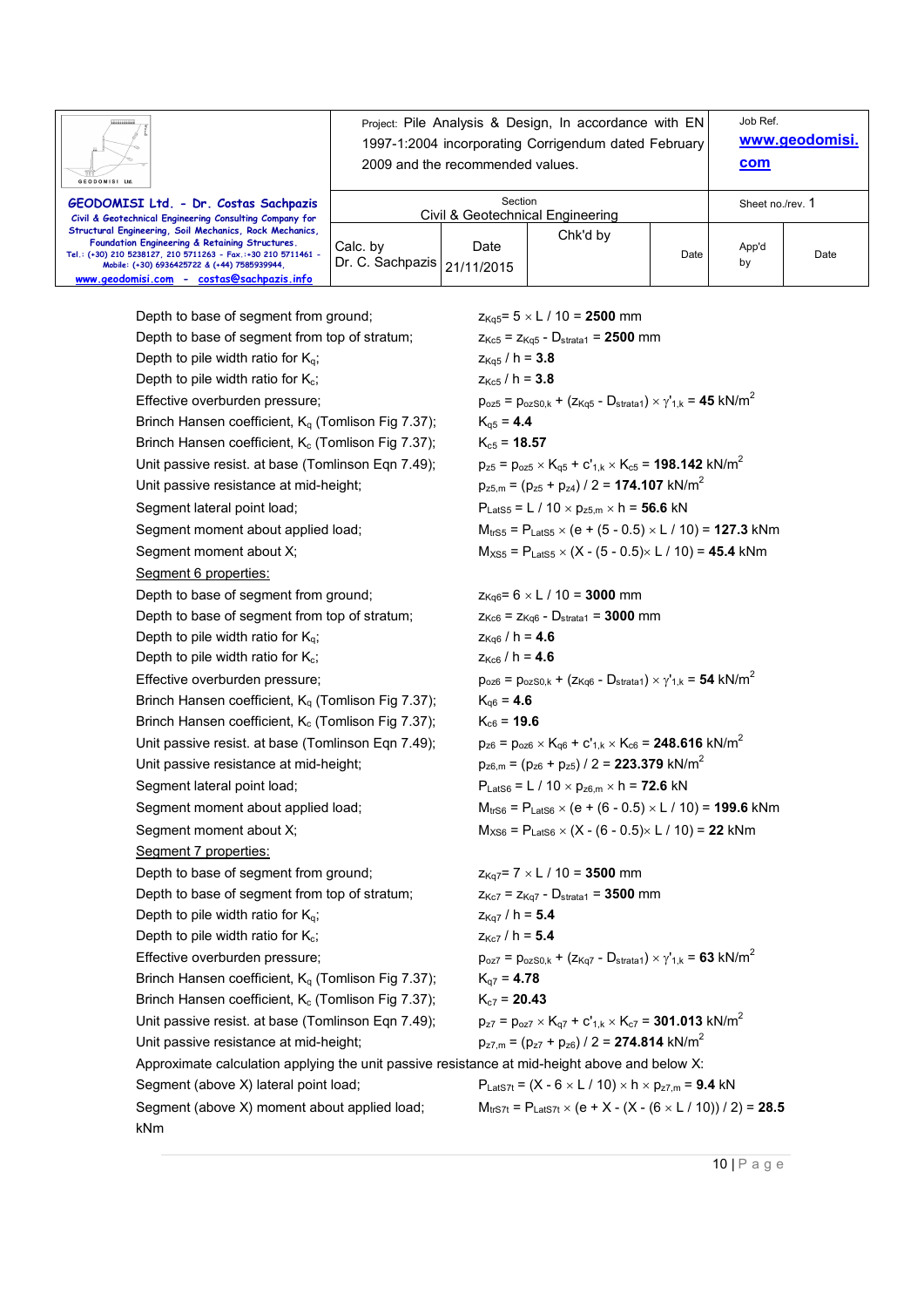| GEODOMISI Ltd.                                                                                                                                                                                                                                                          | Project: Pile Analysis & Design, In accordance with EN<br>1997-1:2004 incorporating Corrigendum dated February<br>2009 and the recommended values. |      |          |      | Job Ref.<br><u>com</u> | www.geodomisi. |
|-------------------------------------------------------------------------------------------------------------------------------------------------------------------------------------------------------------------------------------------------------------------------|----------------------------------------------------------------------------------------------------------------------------------------------------|------|----------|------|------------------------|----------------|
| GEODOMISI Ltd. - Dr. Costas Sachpazis<br>Civil & Geotechnical Engineering Consulting Company for                                                                                                                                                                        | Section<br>Civil & Geotechnical Engineering                                                                                                        |      |          |      | Sheet no./rev. 1       |                |
| Structural Engineering, Soil Mechanics, Rock Mechanics,<br>Foundation Engineering & Retaining Structures.<br>Tel.: (+30) 210 5238127, 210 5711263 - Fax.:+30 210 5711461 -<br>Mobile: (+30) 6936425722 & (+44) 7585939944.<br>www.geodomisi.com - costas@sachpazis.info | Calc. by<br>  Dr. C. Sachpazis   21/11/2015                                                                                                        | Date | Chk'd by | Date | App'd<br>by            | Date           |

Segment (above X) moment about X;  $M_{XST} = P_{\text{LaIST}} \times ((X - (6 \times L / 10)) / 2) = 0.2$  kNm Segment (below X) lateral point load;  $P_{\text{Lats7b}} = -(7 \times L / 10 - X) \times h \times p_{7} = -79.9$  kN Segment (below X) moment about applied load;  $M_{trSD} = P_{LatSD} \times (e + X + (7 \times L / 10 - X) / 2) = -$ **261.8** kNm Segment (below X) moment about X;  $M_{X57b} = P_{Laf57b} \times ((X - (7 \times L / 10))/2) = 17.9$  kNm Segment 8 properties: Depth to base of segment from ground;  $Z_{Kq8}=8 \times L / 10 = 4000$  mm Depth to base of segment from top of stratum;  $Z_{Kc8} = Z_{Kq8} - D_{strata2} = 500$  mm Depth to pile width ratio for  $K_q$ ;  $Z_{Kq8} / h = 6.2$ Depth to pile width ratio for  $K_c$ ;  $Z_{Kc8} / h = 0.8$ Effective overburden pressure;  $p_{oz8} = p_{oz81,k} + (z_{Kq8} - D_{stratz2}) \times \gamma'_{2,k} = 73.7 \text{ kN/m}^2$ Brinch Hansen coefficient,  $K_q$  (Tomlison Fig 7.37);  $K_{q8} = 0.1$ Brinch Hansen coefficient,  $K_c$  (Tomlison Fig 7.37);  $K_{c8} = 4.58$ Unit passive resist. at base (Tomlinson Eqn 7.49);  $p_{z8} = p_{oz8} \times K_{q8} + c'_{z} \times K_{q8} =$  **7.409** kN/m<sup>2</sup> Unit passive resistance at mid-height;  $p_{28,m} = (p_{28} + p_{27}) / 2 = 154.211 \text{ kN/m}^2$ Segment lateral point load;  $P_{\text{LafS8}} = -L / 10 \times p_{\text{z8,m}} \times h = -50.1 \text{ kN}$ Segment moment about X;  $M_{XSS} = P_{\text{LatSS}} \times (X - (8 - 0.5) \times L / 10) = 34.9$  kNm Segment 9 properties: Depth to base of segment from ground;  $Z_{Kq9} = 9 \times L / 10 = 4500$  mm Depth to base of segment from top of stratum;  $Z_{Kc9} = Z_{Kq9} - D_{strata2} = 1000$  mm Depth to pile width ratio for  $K_q$ ;  $Z_{Kq9}$  / h = 6.9 Depth to pile width ratio for  $K_c$ ;  $Z_{Kc9} / h = 1.5$ Effective overburden pressure;  $p_{oz9} = p_{oz51,k} + (z_{Kq9} - D_{strata2}) \times \gamma'_{2,k} = 84.4 \text{ kN/m}^2$ Brinch Hansen coefficient,  $K_q$  (Tomlison Fig 7.37);  $K_{q9} = 0.1$ Brinch Hansen coefficient, K<sub>c</sub> (Tomlison Fig 7.37); K<sub>c9</sub> = 5.55 Unit passive resist. at base (Tomlinson Eqn 7.49);  $p_{z9} = p_{0z9} \times K_{q9} + c'_{2,k} \times K_{c9} = 8.574 \text{ kN/m}^2$ Unit passive resistance at mid-height;  $p_{z9,m} = (p_{z9} + p_{z8}) / 2 = 7.991 \text{ kN/m}^2$ Segment lateral point load;  $P_{\text{Lats9}} = -L / 10 \times p_{\text{z9,m}} \times h = -2.6 \text{ kN}$ Segment moment about applied load;  $M_{trS9} = P_{LatS9} \times (e + (9 - 0.5) \times L / 10) = -11$  kNm Segment moment about X;  $M_{XSB} = P_{\text{Lats9}} \times (X - (9 - 0.5) \times L / 10) = 3.1$  kNm Segment 10 properties: Depth to base of segment from ground;  $Z_{Kq10} = 10 \times L / 10 = 5000$  mm Depth to base of segment from top of stratum;  $Z_{Kc10} = Z_{Kq10} - D_{strata2} = 1500$  mm Depth to pile width ratio for  $K_q$ ;  $Z_{Kq10} / h = 7.7$ Depth to pile width ratio for  $K_c$ ;  $Z_{Kc10} / h = 2.3$ Brinch Hansen coefficient,  $K_q$  (Tomlison Fig 7.37);  $K_{q10} = 0.1$ Brinch Hansen coefficient,  $K_c$  (Tomlison Fig 7.37);  $K_{c10} = 6.14$ 

Segment moment about applied load;  $M_{\text{trSS}} = P_{\text{LatSS}} \times (e + (8 - 0.5) \times L / 10) = -187.9$  kNm

Effective overburden pressure;  $p_{oz10} = p_{oz51,k} + (z_{Kq10} - D_{stratz}) \times \gamma'_{2,k} = 95.1 \text{ kN/m}^2$ 

11 | P a g e